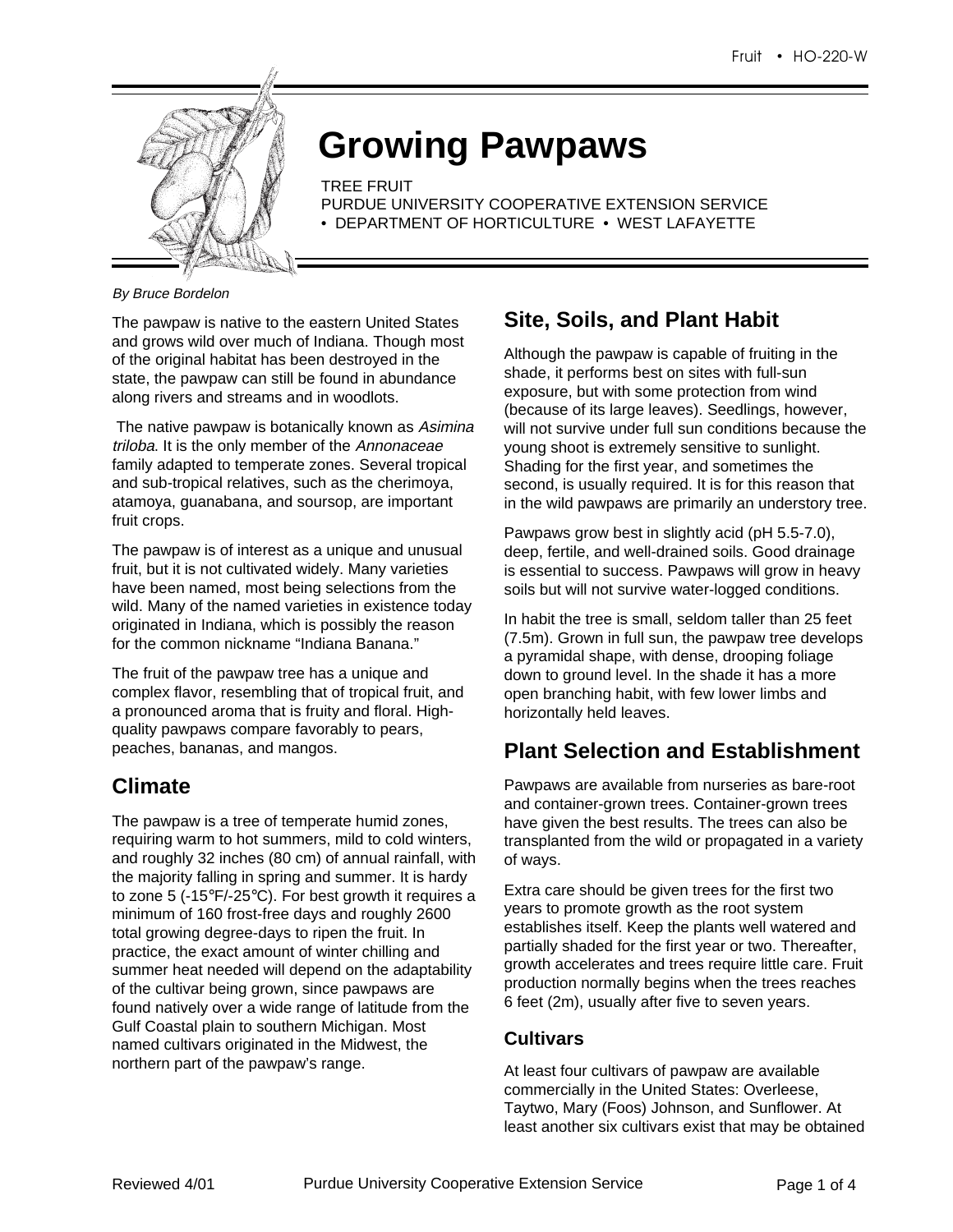through amateur organizations such as the North American Fruit Explorers and Northern Nut Growers Association: Mitchell, Silver Creek, Rebecca's Gold, Wilson, Taylor, and Davis. Known cultivars grafted onto seedling rootstocks offer the best possibility of obtaining good fruit quality. Two or more genotypes are required for pollination and fruit set.

### **Transplanting**

The pawpaw is very difficult to transplant. It would seem natural to propagate a clone by transplanting rootsuckers, since pawpaws commonly sucker from the roots, but in practice this is extremely difficult and usually ends in failure. The rootsuckers normally have no secondary roots for a great distance from the shoot. Without secondary roots, the shock of transplant is too great, and the root-sucker dies.

Seedling trees, on the other hand, have been successfully transplanted. Experience has shown that to be successful, seedlings should be transplanted in the spring, at the time that new growth commences or soon after. If many roots are damaged, it may be desirable to prune the top to bring it into balance with the remaining roots. While for many species a bare-root tree is sufficient for transplanting, it is not preferred for pawpaw.

Though difficult to transplant, once established, the pawpaw is vigorous and easy to maintain. The key to successful transplanting from the wild lies in five rules:

- • Transplant seedlings for best results.
- Keep the roots and soil intact as much as possible.
- Transplant in the spring after budbreak, not in fall or winter.
- Plant in a well-drained site, and keep trees well watered the first year.
- • Provide partial shading for the first year or two.

### **Vegetative Propagation**

Pawpaws are easily propagated by a number of grafting and budding techniques, such as whip-andtongue, cleft graft, bark inlay, and chip budding. Tbudding, however, has not produced good results. Shoot cuttings have proven virtually impossible to root. Grafting scions of known cultivars or selections from the wild that exhibit desirable traits onto seedling rootstocks is one of the best method of establishing pawpaw trees.

### **Propagation by Seed**

Pawpaw seed is slow to germinate, but germination is not difficult if certain precautions are followed. Do not allow the seed to dry out, because this eventually destroys the immature dormant embryo. To break dormancy, the seed must receive a period of cold temperatures (termed "stratification") lasting 90 to 120 days.

Stratification may be accomplished by sowing the seed outdoors in the garden bed in the fall and letting the seed overwinter there; the seed will germinate the following year in late July or August. Or the seed may be stratified in the refrigerator at 32-40°F (0-5°C). The seed should be stored in plastic bags containing slightly moistened sphagnum moss to keep the seed moist and to suppress fungal/ bacterial growth. After 90-120 days, the seed should be removed from the refrigerator and sown in a wellaerated soil mix of pH 5.5-7.0 with an optimum temperature of 75-85°F (25-30°C). On average the root will emerge from the seed coat after 18 to 24 days, develop into a taproot about 10 inches (32cm) long, and then send up a shoot after 50-60 days. Germination is "hypogeal," meaning that the shoot emerges without cotyledons.

# **Culture of Pawpaws**

### **Pollination and Fruit Set**

Pollination is the major limitation to pawpaw fruit set. The flowers are "protogynous," meaning that the stigma (the female receptive organ) ripens before the pollen does and is no longer receptive when the pollen is shed. Thus, the flower's design insures that the flower will not pollinate itself. In addition, pawpaw trees are usually self-incompatible, requiring pollen from a genetically different tree in order to be fertilized. Finally, the natural pollinators of the pawpaw (various species of flies and beetles) are neither efficient nor dependable.

Although it requires a little extra labor, hand pollination can be well worth the effort. With a small, flexible artists brush, transfer a quantity of fresh pollen from the anthers of a flower of one clone to the ripe stigma of the flower of another clone. Pollen is ripe when the anthers are brown in color, loose, and crumbly, and pollen grains appear as yellow dust on the brush hairs. The stigma is ripe when the tips of the pistils are green and glossy, and the anther ball is still hard and green. Hand pollination can lead to excessive fruit set. Do not overcrop the tree by leaving too much fruit, because this stresses the tree, resulting in small fruit, reduced tree growth, and possible limb breakage.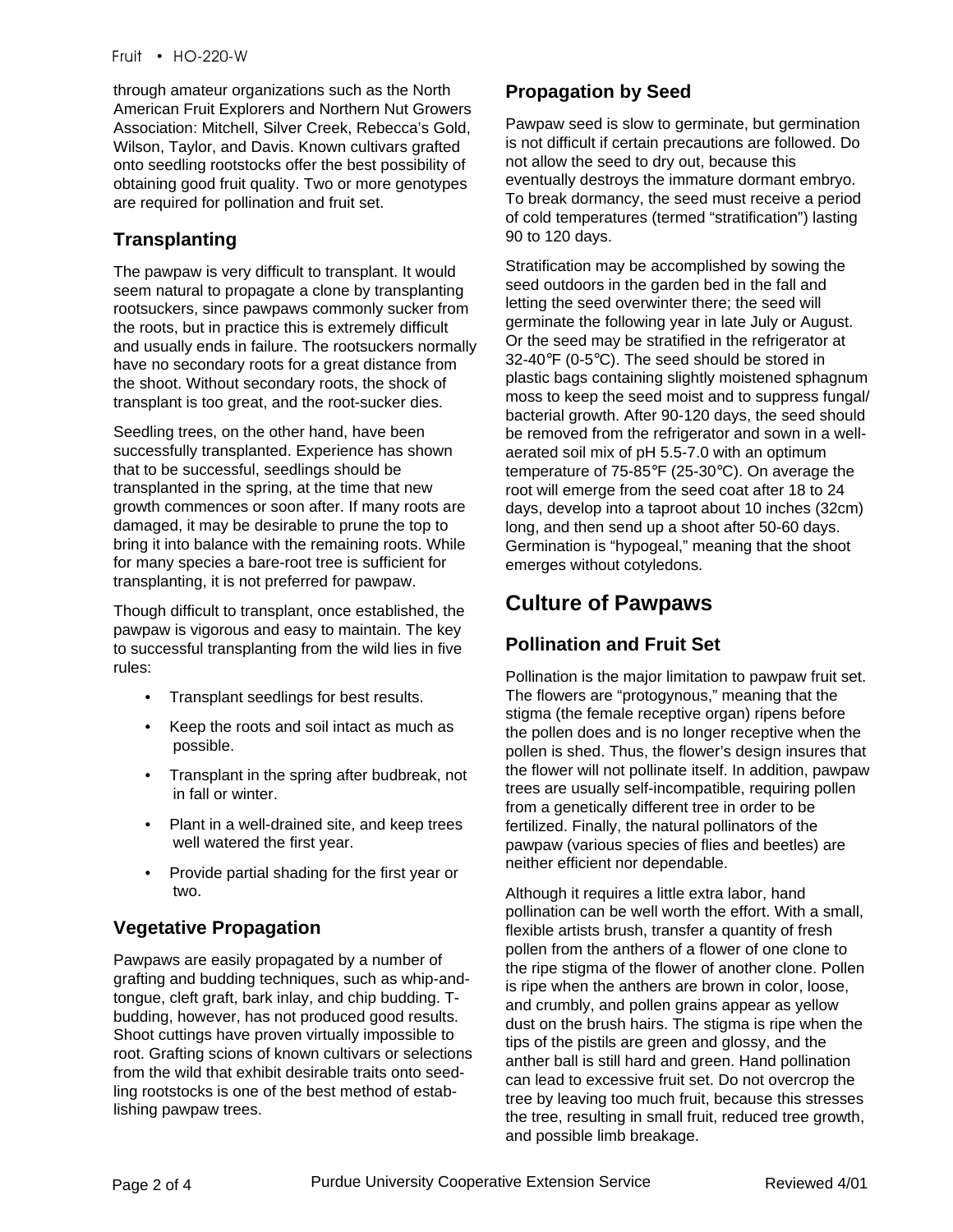#### **Pests**

In its native habitat the pawpaw has few pests of economic importance. The worst pest is Talponia plummeriana, the pawpaw peduncle borer, a small moth larva (about 5mm long) that burrows in the fleshy tissues of the flower, causing the flower to wither and drop. In some years this borer is capable of destroying the majority of blossoms.

Other pests include Eurytides marcellus, the Zebra Swallowtail Butterfly, whose larvae feeds exclusively on young pawpaw foliage, but never in great numbers. The adult butterfly is of such great beauty that this should be thought more a blessing than a curse. Sometimes the fruit surface may be covered with hard black patches that are caused by a fungus infection, but seldom does this have any effect on flavor or edibility. Deer do not feed on the leaves, twigs, or fruit.

### **Uses of Pawpaw Fruit**

The primary use of pawpaws is for fresh eating. The easiest way to eat them is to cut them in half and scoop the flesh out with a spoon. The large seeds, scattered throughout the fruit, are easily separated from the flesh. In cooking, the pawpaw is best suited to recipes that require little or no heat. Because the pawpaw's flavor compounds are very volatile, prolonged heating or high temperatures destroy the characteristic flavor. Pawpaw works well in ice cream, sorbet, chiffon pie, and mousse, and combines well with mint. Because of its flavor resemblance to banana, it may be substituted in recipes for such things as banana bread.

#### **Ripeness and Quality**

Ripe pawpaws have a pronounced aroma that is fruity and floral. The flavor is sweet, fragrant, and complex, with a lingering aftertaste. When ripe, the fruits are soft, like a ripe avocado or peach. Visual clues of ripeness are sometimes subtle. The skin turns a lighter shade of green and may show some yellow. In the late stages of ripeness the skin develops brown blotches, streaks, and freckles like a banana. The flesh of a ripe pawpaw will be yellow, soft, and smooth, resembling custard.

Fruit can vary considerably in size, depending on the cultivar and the number of seeds in each fruit, but normally weighs between 5 ounces and 1 pound. Fruit shape is oblong to round, depending on the number of seeds.

#### **Storage**

Pawpaws are very perishable. Their respiration rate is higher than that of most fruits, and the respiration process emits quite a bit of moisture, heat, carbon dioxide, and ethylene (the fruit-ripening hormone). When completely ripe, pawpaws will last for only about two days at room temperature. Refrigerated at 40-45°F, the same fruits may last a week. If the fruits are not quite ripe, they may be refrigerated for about two weeks and then ripened at room temperature for several days. Storing pawpaws at less than 40°F is not recommended, since it often changes the flavor, producing undesirable flavors.